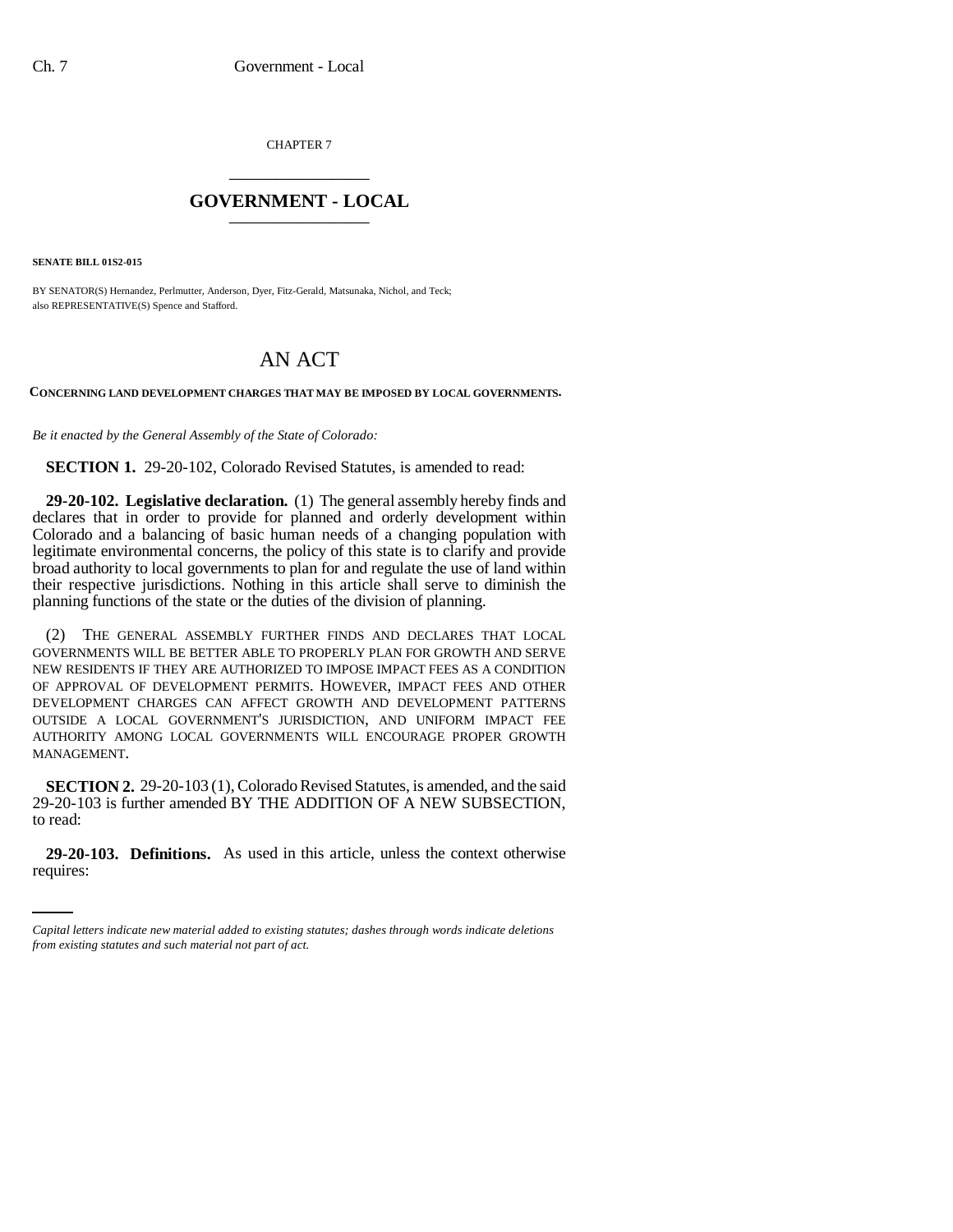(1) "Local government" means a county, home rule or statutory city, town, territorial charter city, or city and county "DEVELOPMENT PERMIT" MEANS ANY PRELIMINARY OR FINAL APPROVAL OF AN APPLICATION FOR REZONING, PLANNED UNIT DEVELOPMENT, CONDITIONAL OR SPECIAL USE PERMIT, SUBDIVISION, DEVELOPMENT OR SITE PLAN, OR SIMILAR APPLICATION FOR NEW CONSTRUCTION.

(1.5) "LOCAL GOVERNMENT" MEANS A COUNTY, HOME RULE OR STATUTORY CITY, TOWN, TERRITORIAL CHARTER CITY, OR CITY AND COUNTY.

**SECTION 3.** The introductory portion to 29-20-104 (1), Colorado Revised Statutes, is amended to read:

**29-20-104. Powers of local governments.** (1) Without limiting or superseding EXCEPT AS EXPRESSLY PROVIDED IN SECTION 29-20-104.5, THE POWER AND AUTHORITY GRANTED BY THIS SECTION SHALL NOT LIMIT any power or authority presently exercised or previously granted. Each local government within its respective jurisdiction has the authority to plan for and regulate the use of land by:

**SECTION 4.** Article 20 of title 29, Colorado Revised Statutes, is amended BY THE ADDITION OF A NEW SECTION to read:

**29-20-104.5. Impact fees.** (1) PURSUANT TO THE AUTHORITY GRANTED IN SECTION 29-20-104  $(1)$  (g) AND AS A CONDITION OF ISSUANCE OF A DEVELOPMENT PERMIT, A LOCAL GOVERNMENT MAY IMPOSE AN IMPACT FEE OR OTHER SIMILAR DEVELOPMENT CHARGE TO FUND EXPENDITURES BY SUCH LOCAL GOVERNMENT ON CAPITAL FACILITIES NEEDED TO SERVE NEW DEVELOPMENT. NO IMPACT FEE OR OTHER SIMILAR DEVELOPMENT CHARGE SHALL BE IMPOSED EXCEPT PURSUANT TO A SCHEDULE THAT IS:

(a) LEGISLATIVELY ADOPTED;

(b) GENERALLY APPLICABLE TO A BROAD CLASS OF PROPERTY; AND

(c) INTENDED TO DEFRAY THE PROJECTED IMPACTS ON CAPITAL FACILITIES CAUSED BY PROPOSED DEVELOPMENT.

(2) A LOCAL GOVERNMENT SHALL QUANTIFY THE REASONABLE IMPACTS OF PROPOSED DEVELOPMENT ON EXISTING CAPITAL FACILITIES AND ESTABLISH THE IMPACT FEE OR DEVELOPMENT CHARGE AT A LEVEL NO GREATER THAN NECESSARY TO DEFRAY SUCH IMPACTS DIRECTLY RELATED TO PROPOSED DEVELOPMENT. NO IMPACT FEE OR OTHER SIMILAR DEVELOPMENT CHARGE SHALL BE IMPOSED TO REMEDY ANY DEFICIENCY IN CAPITAL FACILITIES THAT EXISTS WITHOUT REGARD TO THE PROPOSED DEVELOPMENT.

(3) ANY SCHEDULE OF IMPACT FEES OR OTHER SIMILAR DEVELOPMENT CHARGES ADOPTED BY A LOCAL GOVERNMENT PURSUANT TO THIS SECTION SHALL INCLUDE PROVISIONS TO ENSURE THAT NO INDIVIDUAL LANDOWNER IS REQUIRED TO PROVIDE ANY SITE SPECIFIC DEDICATION OR IMPROVEMENT TO MEET THE SAME NEED FOR CAPITAL FACILITIES FOR WHICH THE IMPACT FEE OR OTHER SIMILAR DEVELOPMENT CHARGE IS IMPOSED.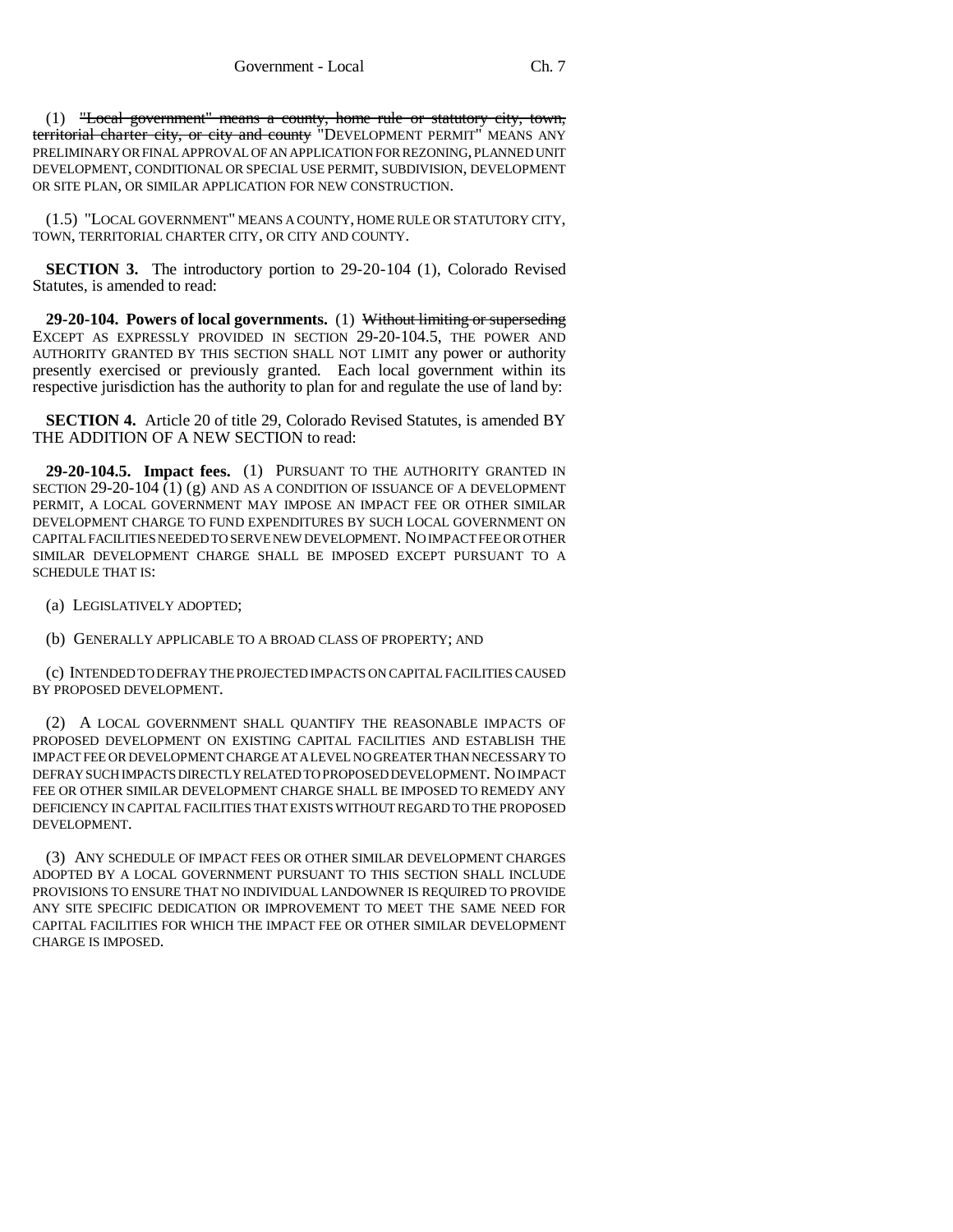(4) AS USED IN THIS SECTION, THE TERM "CAPITAL FACILITY" MEANS ANY IMPROVEMENT OR FACILITY THAT:

(a) IS DIRECTLY RELATED TO ANY SERVICE THAT A LOCAL GOVERNMENT IS AUTHORIZED TO PROVIDE;

(b) HAS AN ESTIMATED USEFUL LIFE OF FIVE YEARS OR LONGER; AND

(c) IS REQUIRED BY THE CHARTER OR GENERAL POLICY OF A LOCAL GOVERNMENT PURSUANT TO A RESOLUTION OR ORDINANCE.

(5) ANY IMPACT FEE OR OTHER SIMILAR DEVELOPMENT CHARGE SHALL BE COLLECTED AND ACCOUNTED FOR IN ACCORDANCE WITH PART 8 OF ARTICLE 1 OF THIS TITLE. NOTWITHSTANDING THE PROVISIONS OF THIS SECTION, A LOCAL GOVERNMENT MAY WAIVE AN IMPACT FEE OR OTHER SIMILAR DEVELOPMENT CHARGE ON THE DEVELOPMENT OF LOW- OR MODERATE- INCOME HOUSING OR AFFORDABLE EMPLOYEE HOUSING AS DEFINED BY THE LOCAL GOVERNMENT.

(6) NO IMPACT FEE OR OTHER SIMILAR DEVELOPMENT CHARGE SHALL BE IMPOSED ON ANY DEVELOPMENT PERMIT FOR WHICH THE APPLICANT SUBMITTED A COMPLETE APPLICATION BEFORE THE ADOPTION OF A SCHEDULE OF IMPACT FEES OR OTHER SIMILAR DEVELOPMENT CHARGES BY THE LOCAL GOVERNMENT PURSUANT TO THIS SECTION. NO IMPACT FEE OR OTHER SIMILAR DEVELOPMENT CHARGE IMPOSED ON ANY DEVELOPMENT ACTIVITY SHALL BE COLLECTED BEFORE THE ISSUANCE OF THE DEVELOPMENT PERMIT FOR SUCH DEVELOPMENT ACTIVITY. NOTHING IN THIS SECTION SHALL BE CONSTRUED TO PROHIBIT A LOCAL GOVERNMENT FROM DEFERRING COLLECTION OF AN IMPACT FEE OR OTHER SIMILAR DEVELOPMENT CHARGE UNTIL THE ISSUANCE OF A BUILDING PERMIT OR CERTIFICATE OF OCCUPANCY.

(7) ANY PERSON OR ENTITY THAT OWNS OR HAS AN INTEREST IN LAND THAT IS OR BECOMES SUBJECT TO A SCHEDULE OF FEES OR CHARGES ENACTED PURSUANT TO THIS SECTION SHALL, BY FILING AN APPLICATION FOR A DEVELOPMENT PERMIT, HAVE STANDING TO FILE AN ACTION FOR DECLARATORY JUDGMENT TO DETERMINE WHETHER SUCH SCHEDULE COMPLIES WITH THE PROVISIONS OF THIS SECTION. AN APPLICANT FOR A DEVELOPMENT PERMIT WHO BELIEVES THAT A LOCAL GOVERNMENT HAS IMPROPERLY APPLIED A SCHEDULE OF FEES OR CHARGES ADOPTED PURSUANT TO THIS SECTION TO THE DEVELOPMENT APPLICATION MAY PAY THE FEE OR CHARGE IMPOSED AND PROCEED WITH DEVELOPMENT WITHOUT PREJUDICE TO THE APPLICANT'S RIGHT TO CHALLENGE THE FEE OR CHARGE IMPOSED UNDER RULE 106 OF THE COLORADO RULES OF CIVIL PROCEDURE.IF THE COURT DETERMINES THAT A LOCAL GOVERNMENT HAS EITHER IMPOSED A FEE OR CHARGE ON A DEVELOPMENT THAT IS NOT SUBJECT TO THE LEGISLATIVELY ENACTED SCHEDULE OR IMPROPERLY CALCULATED THE FEE OR CHARGE DUE, IT MAY ENTER JUDGMENT IN FAVOR OF THE APPLICANT FOR THE AMOUNT OF ANY FEE OR CHARGE WRONGLY COLLECTED WITH INTEREST THEREON FROM THE DATE COLLECTED.

(8) (a) THE GENERAL ASSEMBLY HEREBY FINDS AND DECLARES THAT THE MATTERS ADDRESSED IN THIS SECTION ARE MATTERS OF STATEWIDE CONCERN.

(b) THIS SECTION SHALL NOT PROHIBIT ANY LOCAL GOVERNMENT FROM IMPOSING IMPACT FEES OR OTHER SIMILAR DEVELOPMENT CHARGES PURSUANT TO A SCHEDULE